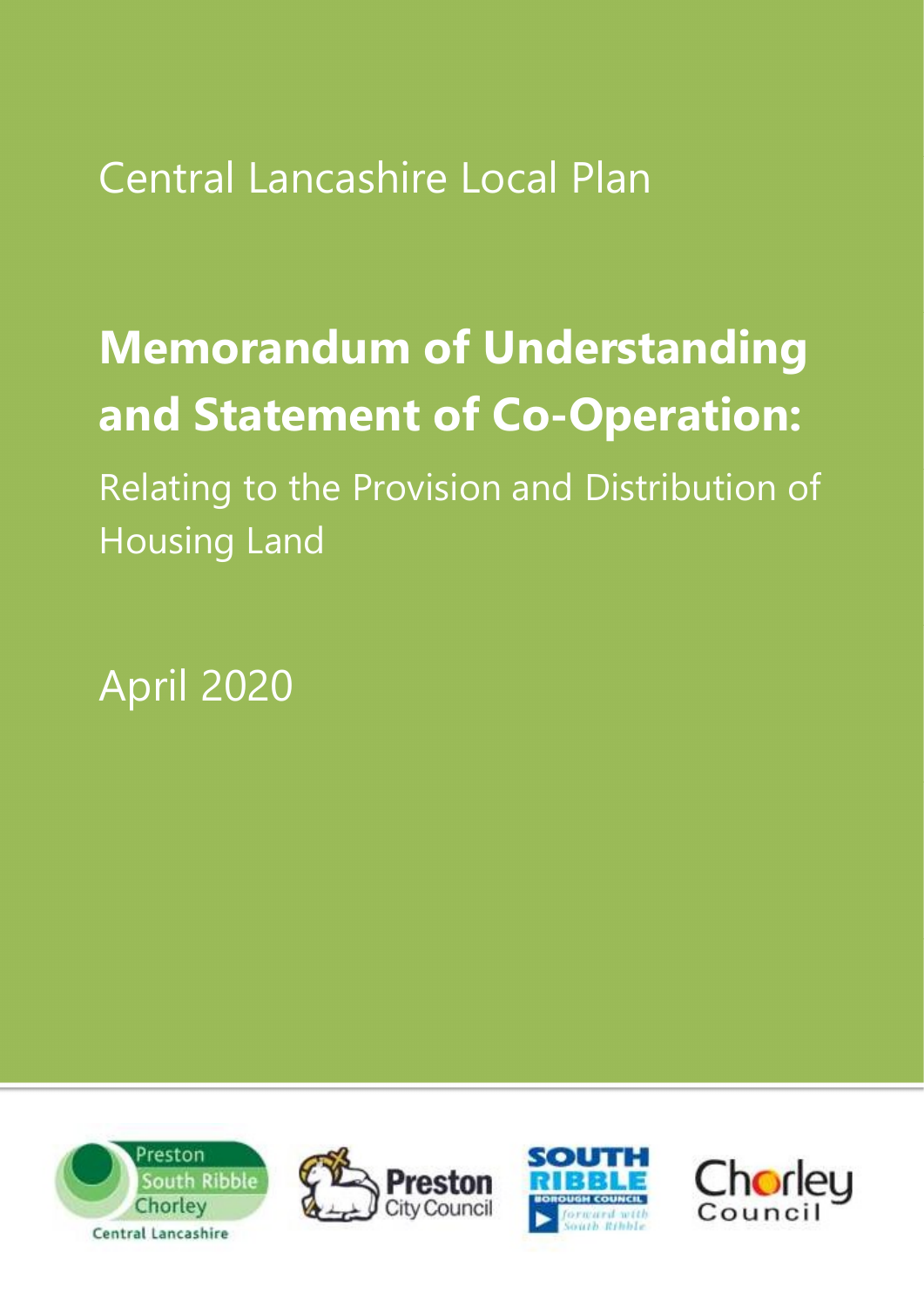# Joint Memorandum of Understanding & Statement of Co-operation Relating to the Provision and Distribution of Housing Land

# April 2020

Parties to the Memorandum Preston City Council South Ribble Borough Council Chorley Council

Signed on behalf of Preston City Council

Chris Hayward (Director of Development)

C.M. Hayward

Date: 28 April 2020

Signed on behalf of South Ribble Borough Council

Jonathan Noad (Director of Planning and Property)

Gerard

Date: 28 April 2020

Signed on behalf of Chorley Council

Chris Sinnott (Deputy Chief Executive/Director of Early Intervention)

Date: 28 April 2020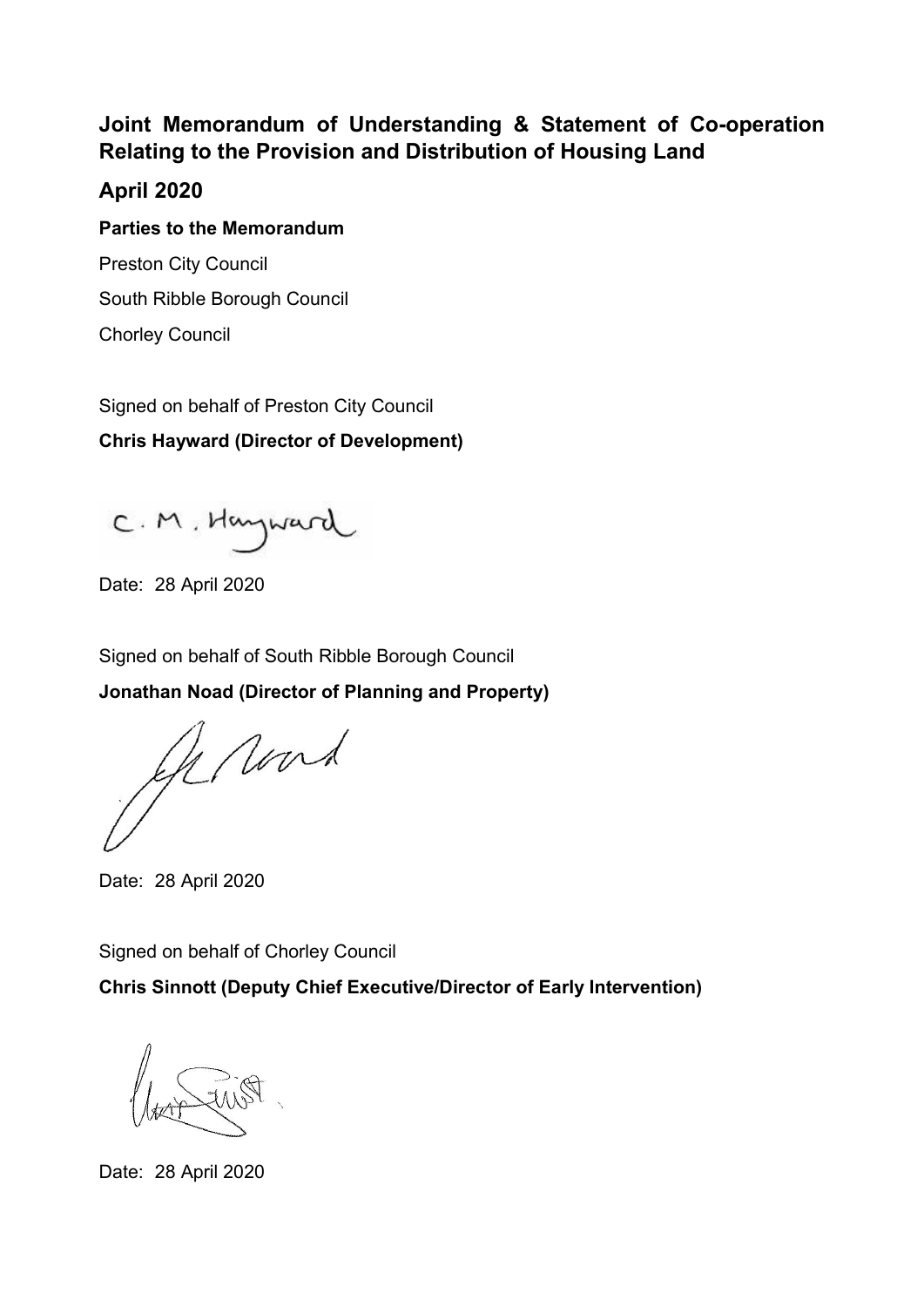# 1. Background

- 1.1 Central Lancashire is defined as the area covered by the following three Local Planning Authorities ('the Councils'):
	- **Preston City Council**
	- **South Ribble Borough Council**
	- **Chorley Council.**
- 1.2 The Councils, together with Lancashire County Council (which provides strategic planning functions in relation to highways, minerals and waste), have a history of joint working which reflects the compact nature of this part of Lancashire, focussed on the urban core. Joint working is formally constituted in a Joint Advisory Committee of the Councils, which was established in 2008.
- 1.3 Overall, the Councils cover an area of some 458km<sup>2</sup> (177 square miles) with a combined population of 367,518. Importantly, in this context, the area functions as one integrated local economy and travel to work area and is a single Housing Market Area. Containment levels approach 80% for travel to work and exceed 80% for housing moves when long distance moves are excluded.
- 1.4 Journey times by rail from Preston to Leyland are 6 minutes and to Chorley 14 minutes. Rail journey times between Chorley and Leyland are 8 minutes. Both Chorley and Leyland are within 20 minutes journey time by road from Preston and 15 minutes between the two.

## 2. The Current Development Plan

- 2.1 The history and depth of joint working by the Councils is reflected in the current development plan. The principal spatial plan is the Central Lancashire Core Strategy, adopted by the Councils in July 2012. The plan covers the administrative areas of all three Councils.
- 2.2 Beneath that plan are three individual Local Plans (or Site Allocation Plans), all adopted in July 2015, as well as Area Action Plans and Neighbourhood Plans.
- 2.3 Central Lancashire Core Strategy Policies 1 and 4 are of particular relevance to the provision of housing land. Policy 1 sets out the overall spatial pattern of development, being concerned with locating growth across Central Lancashire. Policy 4 contains the housing requirements for each of the Councils:

| Total:        | 1,341 dwellings pa |
|---------------|--------------------|
| Chorley:      | 417 dwellings pa   |
| South Ribble: | 417 dwellings pa   |
| Preston:      | 507 dwellings pa   |

2.4 The Councils consider that maintaining the use of the housing requirements set out in Policy 4, which is now out of date, until such a time as the review of the Local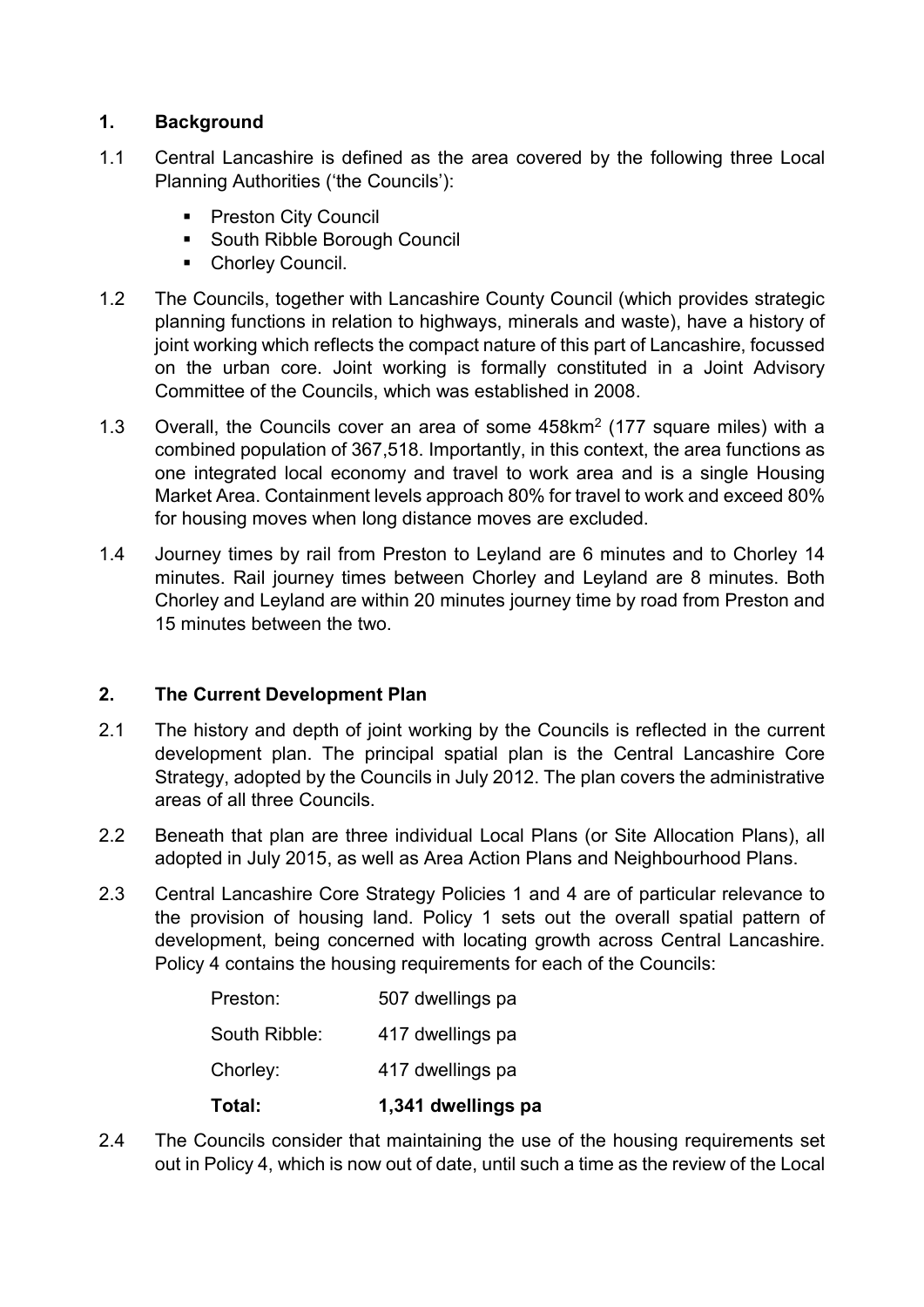Plan is complete, is not appropriate and has been superseded by the standard housing methodology, as explained below.

## 3. The 2017 Memorandum of Understanding

- 3.1 In September 2017, following the completion of the Central Lancashire Strategic Housing Market Assessment (undertaken by consultants on behalf of the three Councils), a Memorandum of Understanding (MOU) was entered into in relation to the distribution of housing prior to the adoption of a new Local Plan.
- 3.2 The Central Lancashire Strategic Housing Market Assessment (SHMA) was published in August 2017 and identified that the Objectively Assessed Need (OAN) for new homes in Central Lancashire as 1,184 dwellings per annum, from a base date of April 2014, distributed as follows:

| Total:        | 1,184 dwellings pa |
|---------------|--------------------|
| Chorley:      | 519 dwellings pa   |
| South Ribble: | 440 dwellings pa   |
| Preston:      | 225 dwellings pa   |

- 3.3 The above figures represent the OAN for each Council taking account of economic growth forecasts at that time. The SHMA also produced a slightly lower Central Lancashire OAN figure based only on demographic growth, albeit with a different distribution across the three Councils.
- 3.4 Given the Central Lancashire yearly OAN overall was not found to be radically dissimilar to the housing requirements of Policy 4 (albeit with the exclusion of any historic under or over delivery), the 2017 MOU agreed to a continuation of the use of the Policy 4 housing requirement and distribution. This decision was based on the need to continue to prioritise a pattern of development which supported the growth of strategic sites and locations, namely Cottam and North West Preston.
- 3.5 Furthermore, at the time, it was considered that a continuation of the application of Policy 4 would help to address net out-migration from Preston to other parts of the Housing Market Area.
- 3.6 In November 2017 the MOU process was subject to assessment on appeal in relation to a development at Pear Tree Lane, Euxton, Chorley (Appeal Ref: APP/D2320/W/17/3173275). Although national policy has moved on substantively since this time (covered in Section 4 of this document), the fundamental principles of this decision remain pertinent.
- 3.7 In this case the Inspector deliberated the legitimacy of the MOU in apportioning dwellings from one part of the Central Lancashire Housing Market Area (HMA) to another, given this would be outside of the development plan process. In conclusion the Inspector sited the 'proven track record of joint working across the HMA' (Paragraph 27) and concluded an apportionment of OAN to elsewhere in the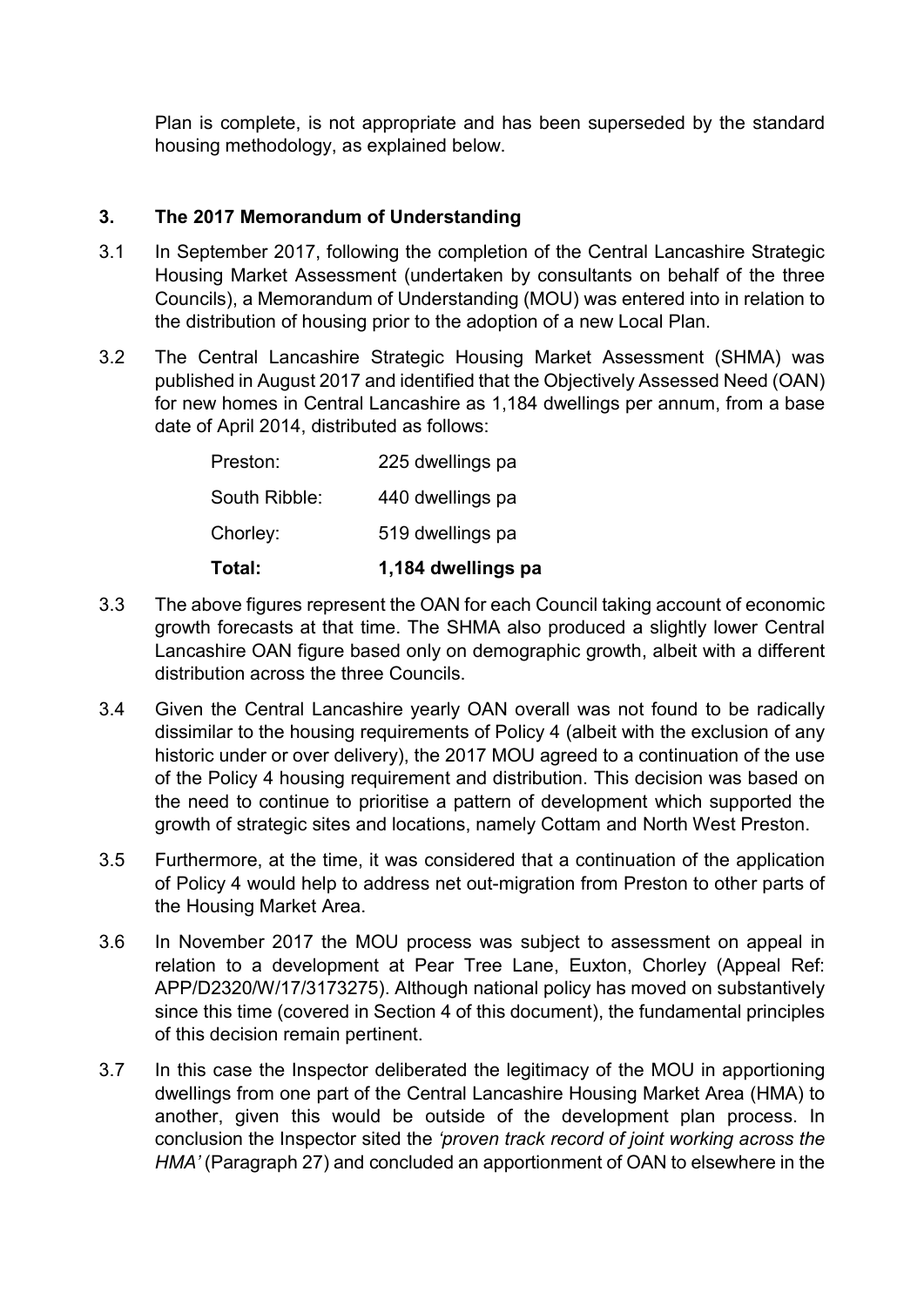HMA, in accordance with the principles of the MOU, would be acceptable (Paragraph 32 and 33).

# 4. Changes to the National Planning Policy Context

- 4.1 The changes to the National Planning Policy Framework (the Framework) since the 2017 MOU have been significant.
- 4.2 In February 2019, the Ministry of Housing, Communities & Local Government (MHCLG) published the revised Framework. From the date of its publication, the revised Framework, and the policies and guidance contained therein, are material considerations to be taken into account in determining planning applications and guide the content of new Local Plans.
- 4.3 Paragraph 60 of the revised Framework states that in order to determine the minimum number of homes needed, policies should be informed by a local housing need assessment conducted using the standard method in national planning guidance. This approach ought to be used, unless exceptional circumstances justify an alternative approach. Paragraph 60 also states that any needs which cannot be met in neighbouring authorities should also be taken into account.
- 4.4 National Planning Practice Guidance (PPG) prescribes the standard method formula, which calculates the minimum number of homes which must be planned for. The formula establishes a baseline, by taking the latest Office for National Statistics (ONS) household growth projections, and, applying an affordability adjustment, based on an authority's median workplace-based affordability ratio (PPG Para 2a-004-20190220).
- 4.5 Until such a time as Government produces revised PPG, Local Planning Authorities (LPAs) must use the 2014 based ONS household projections in calculating the minimum number of homes which need to be planned for (PPG Para 2a-005-20190220).
- 4.6 PPG provides scenarios whereby planning for higher levels of housing need in a particular authority may be appropriate. Paragraph 2a-010-20190220 of PPG states that in circumstances where actual housing need may exceed an authority's standard method calculation, entering into a statement of common ground with neighbouring authorities to agree to take unmet need would be an appropriate course of action to take.
- 4.7 PPG states that in circumstances where local housing needs assessments cover more than one area, for example where LPAs are working jointly on strategic plans, the housing need for the defined area should at least be equal to the sum of the minimum number of homes needed in each LPA. Furthermore, PPG advises that it is a matter for the relevant LPAs to determine the distribution of the total minimum number of homes needed across the plan area (PPG Para 2a-013-20190220).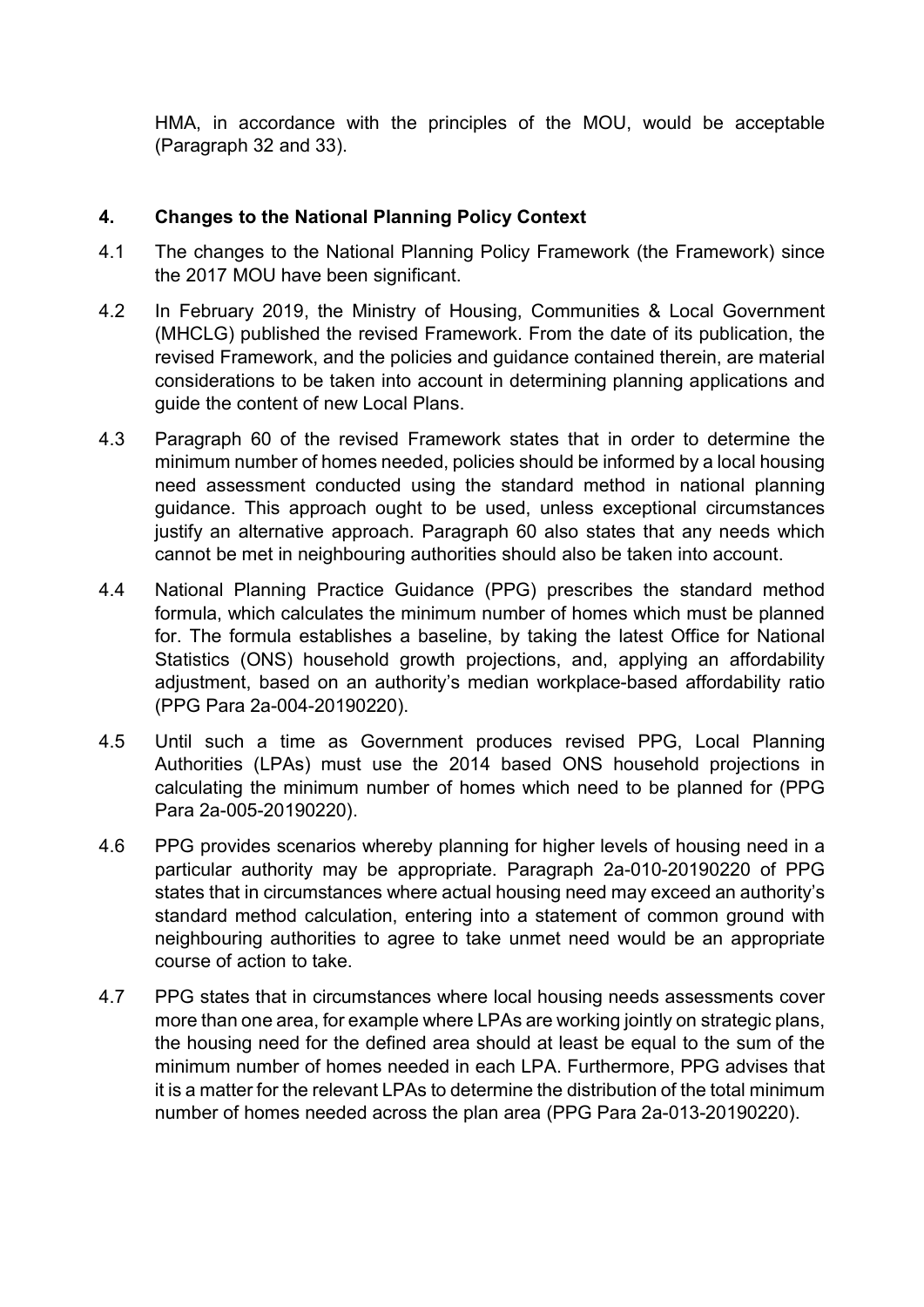4.8 Paragraph 73 of the Framework states that:

'Local planning authorities should identify and update annually a supply of specific deliverable sites sufficient to provide a minimum of five years' worth of housing against their housing requirement set out in adopted strategic policies, or against their local housing need where the strategic policies are more than five years old.'

4.9 Footnote 37 to Paragraph 73 of the Framework states that:

'Unless these strategic policies have been reviewed and found not to require updating. Where a local housing need is used as the basis for assessing whether a five year supply of specific deliverable sites exist, it should be calculated using the standard method set out in national planning guidance.'

4.10 The above approach is clarified further in PPG (PPG Para 68-005-20190722).

#### 5. Standard Method & Central Lancashire

- 5.1 Whilst the Central Lancashire Core Strategy was adopted in July 2012 (hence is now over seven years old), the Councils have collectively continued to use the housing requirements contained within Policy 4 in order to ensure the OAN across Central Lancashire continued to be met, as established in the SHMA.
- 5.2 The approach set out in paragraph 5.1 was agreed in the 2017 MOU. This revised MOU is necessitated as a result of the significant shift in national policy since 2017.
- 5.3 Adopting the standard method formula to Central Lancashire, the following shows a breakdown of the minimum number of homes (in accordance with the formula at the time of adoption) which need to be planned for currently:

| Total:        | 1,026 dwellings pa (100%) |
|---------------|---------------------------|
| Chorley:      | 579 dwellings pa (57%)    |
| South Ribble: | 206 dwellings pa (20%)    |
| Preston:      | 241 dwellings pa (23%)    |

- 5.4 The standard method formula would therefore suggest that the minimum number of homes which need to be delivered in Central Lancashire is currently 1,026 every year. A figure, in overall terms, which is similar to the 1,184 OAN figure from the 2017 SHMA.
- 5.5 The current standard method formula is predicated on ONS based household projections, which are published every two years, the resultant minimum number of homes needed is a fluctuating amount.
- 5.6 The next ONS household projections are scheduled for publication in Summer 2020. These will have a base date of April 2018.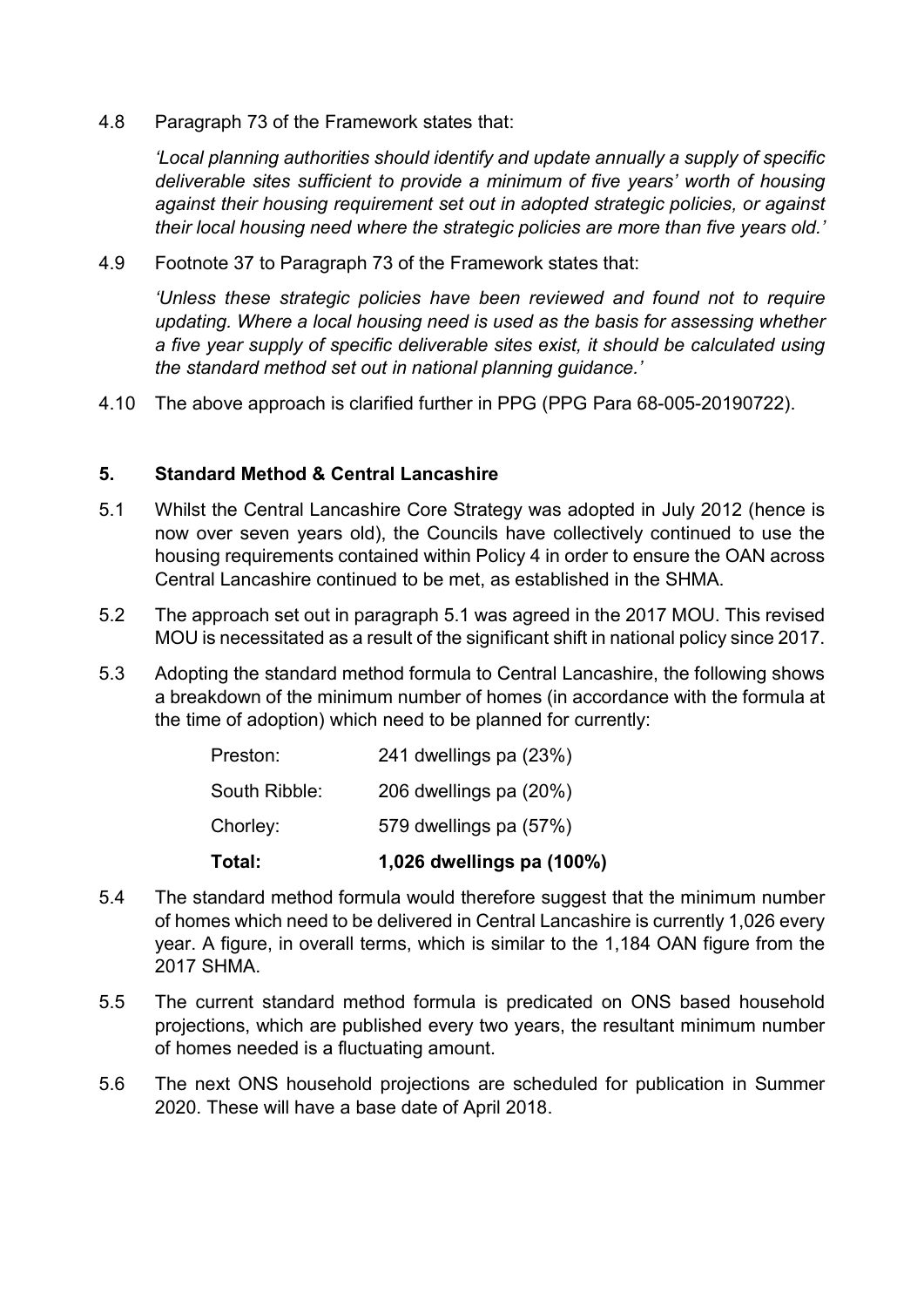# 6. Distribution of Housing Provision in Central Lancashire

- 6.1 In order to embrace the requirements of national policy, the Councils have embarked on a review of the development plan. The aspiration of the Council's is to have a new Central Lancashire Local Plan in place by the end of 2022. The first formal consultation, an 'Issues and Options' document, will be subject to public consultation from November 2019.
- 6.2 In order to inform the new Central Lancashire Local Plan the Councils have, over the last two years, commissioned a significant amount of evidence to underpin the policies and proposals which will form part of the new plan. A key part of the evidence base is an update to the 2017 SHMA, in order to account for changes to national policy in the intervening period.
- 6.3 In April 2019, the Councils commissioned consultants Iceni to advise on the implications of the standard method on the housing need, provision and distribution in Central Lancashire. This evidence was required in order to inform the preparation of new planning policy, but also to inform a new interim arrangement, as outlined in this MOU.
- 6.4 The Central Lancashire Housing Study (the Study) produced by Iceni has been completed and is available to view by following the below link:

https://centrallocalplan.lancashire.gov.uk/media/1140/160320-central-lancs-housingstudy final.pdf

- 6.5 In accordance with the Framework and PPG, the Study concludes that the relevant minimum number of homes needed in Central Lancashire every year is currently 1,026. This revised MOU therefore redistributes the minimum local housing need figures generated by the standard method.
- 6.6 Section 4 of the Study specifically deals with the matter of housing distribution in Central Lancashire. Paragraphs 4.1 to 4.59, along with the associated tables and figures (Page 19 to 33), assess various factors influencing the most appropriate distribution of housing need, namely:
	- **Population Distribution: With Preston accounting for 38% of the Central** Lancashire population.
	- **•** Workforce Distribution: Proportionally, the distribution of workforce replicates that of the population.
	- **Jobs Distribution:** Almost half (48%) of jobs are located in Preston, less than a quarter (22%) are located in Chorley.
	- Affordability: Preston is the most affordable place to live of the three authorities.
	- Constraints: Chorley has the highest proportion of land covered by significant constraints, such as Green Belt.
	- Urban Capacity: Taking account of land and site availability across Central Lancashire, there is potentially capacity for over 77,000 homes, with the highest proportions being in Preston and South Ribble.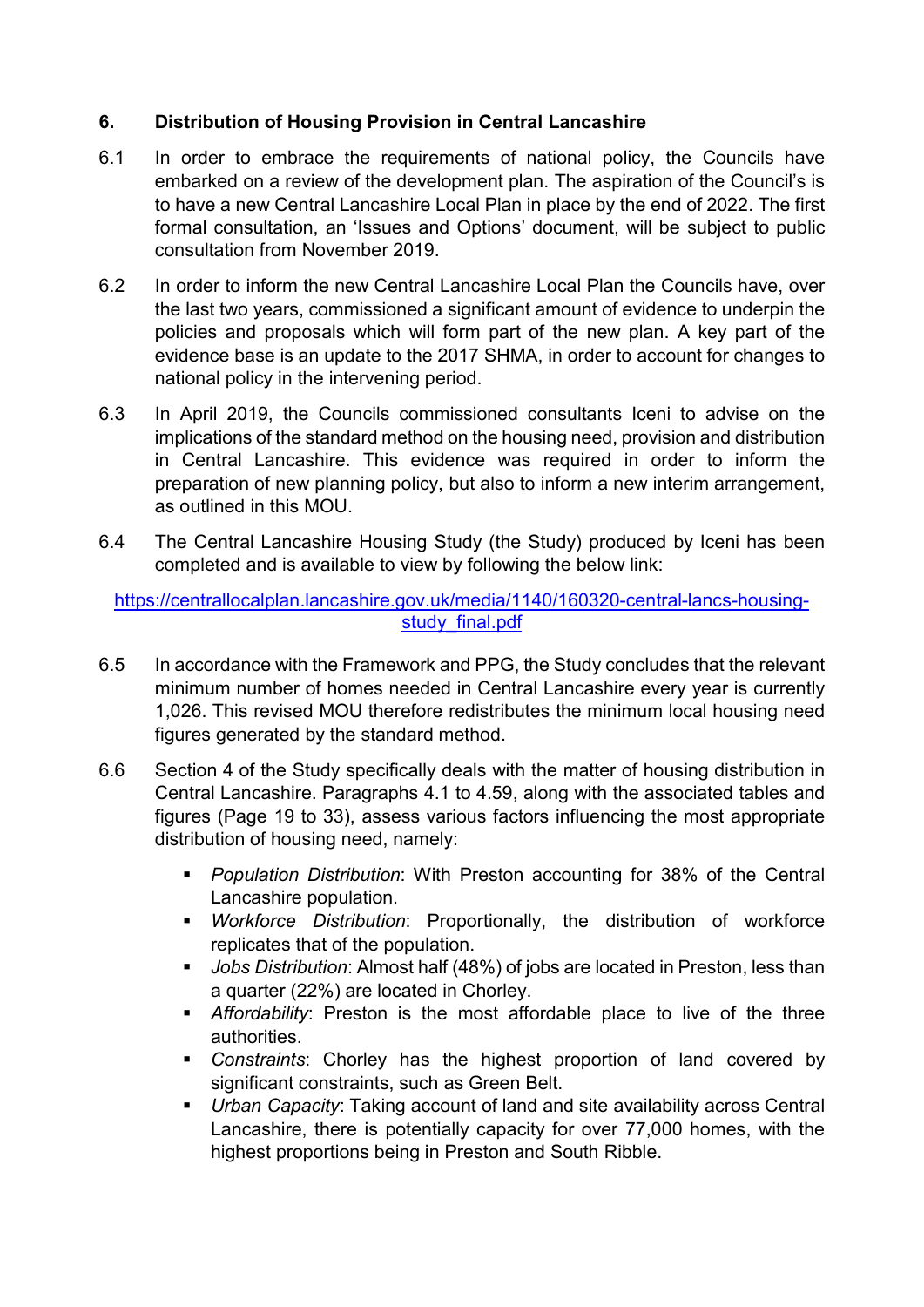- 6.7 The Study demonstrates that applying the standard method figure to each individual authority, as calculated, would be significantly at odds with the distribution of people, jobs and services. However, further than that, applying the standard method figure to each individual authority, as calculated, would serve to undermine the key principles underpinning the Preston, South Ribble and Lancashire City Deal (the City Deal). The City Deal, agreed in 2013, is a growth deal with Government, securing investment in infrastructure to support housing and economic growth.
- 6.8 To date, the City Deal has unlocked the development potential of land in Preston and South Ribble and will continue to support significant housing growth in both authority areas. A distribution of housing in Central Lancashire which is more reflective of City Deal aspirations is therefore a key outcome of this revised MOU.
- 6.9 With regards housing distribution, the findings of the above analysis are presented in tabular form within the Study as follows:

| Variable                                 | <b>CBC</b> | <b>PCC</b> | <b>SRBC</b> |
|------------------------------------------|------------|------------|-------------|
| Jobs Distribution                        | 22%        | 48%        | 30%         |
| <b>Population Distribution</b>           | 32%        | 38%        | 34%         |
| <b>Affordability Distribution</b>        | 36%        | 28%        | 36%         |
| <b>Workforce Distribution</b>            | 32%        | 38%        | 30%         |
| <b>Nominal Urban Capacity</b>            | 18%        | 42%        | 40%         |
| <b>Existing Spatial Strategy</b>         | 30%        | 40%        | 30%         |
| Land not Subject to National Constraints | <b>20%</b> | 86%        | 33%         |
|                                          |            |            |             |
| <b>Recommended Distribution (%)</b>      | 27.5%      | 40%        | 32.5%       |

#### Table 1: Recommended Housing Distribution

- 6.10 The Study therefore makes robust recommendations on the distribution of housing need, and concludes, at paragraphs 4.44 to 4.53 (Page 23 to 25), that an evidencebased distribution of housing need would recommend that 40% of need is met in Preston, 32.5% in South Ribble and 27.5% in Chorley, as shown in Table 1 (above).
- 6.11 Reflective of the above analysis, the overall purpose and effect, in planning terms, of this revised MOU is clear. The Central Lancashire authorities have aggregated the minimum annual local housing need figure calculated using the standard method and redistributed this to reflect the most sustainable pattern of development in the sub-region, as well as to align with City Deal growth aspirations in Preston and South Ribble specifically.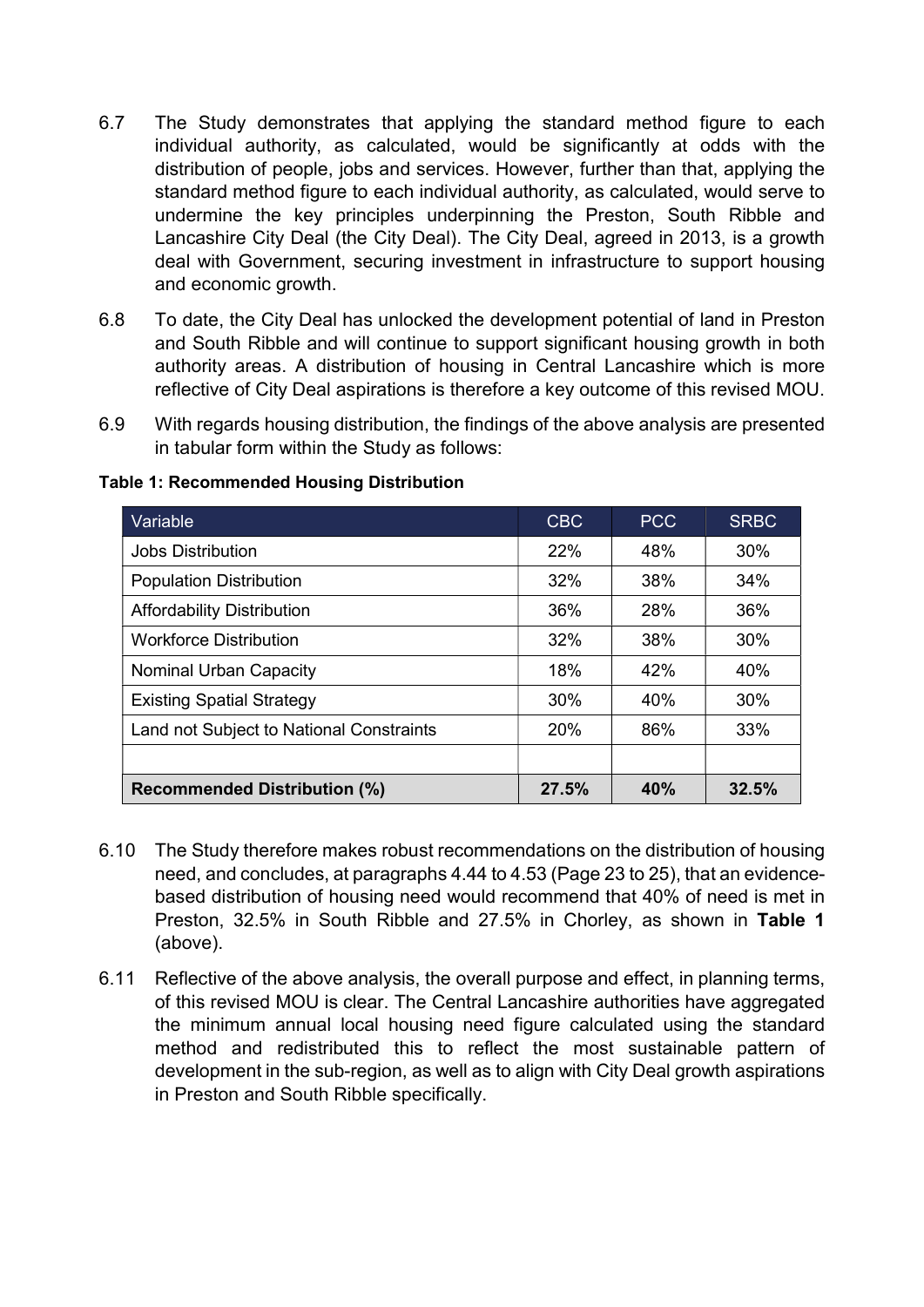# 7. Current Requirements

7.1 The implications of applying the recommended distribution to the local housing need within Central Lancashire (at April 2019) is set out in Table 2, alongside the original distribution as calculated through the application of the standard methodology.

|                                              | CBC   | PCC | <b>SRBC</b>     | Total |
|----------------------------------------------|-------|-----|-----------------|-------|
| Local Housing Need (Standard Method)         | 579   | 241 | 206             | 1,026 |
| % of Local Housing Need (Standard<br>Method) | 57%   | 23% | 20 <sub>%</sub> | 100%  |
| <b>Recommended Distribution (%)</b>          | 27.5% | 40% | 32.5%           | 100%  |
| <b>Local Housing Need (Iceni Analysis)</b>   | 282   | 410 | 334             | 1,026 |

#### Table 2: Implications of Recommended Distribution

- 7.2 The actual minimum local housing need figures shown in Table 2 (above) provide a snapshot for the current monitoring year (2019/20). Given the standard method formula relies on ONS household growth projections, the actual figures are subject to change on an annual basis.
- 7.3 In taking the decision through this MOU to adopt the minimum number of homes (albeit redistributed in accordance with the evidence), PPG is clear that past under delivery of new homes should not be taken into account, as the relevant affordability adjustment specifically addresses that point (PPG Para 2a-011- 20190220).

## 8. Agreement

8.1 Preston City Council, South Ribble Borough Council and Chorley Council hereby agree:

(a) to adopt the use of the standard method formula to calculate the minimum number of homes needed in Central Lancashire (1,026 pa as at April 2019), in accordance with national policy, in replacement of the out-of-date housing requirements set out in Policy 4 of the Central Lancashire Core Strategy.

(b) to apply the recommended distribution of homes as follows:

| Total:        | 100%  |
|---------------|-------|
| Chorley:      | 27.5% |
| South Ribble: | 32.5% |
| Preston:      | 40%   |

(c) to review the recommended distribution of homes set out in (b) no less than every three years or upon the adoption of a new Central Lancashire Local Plan,